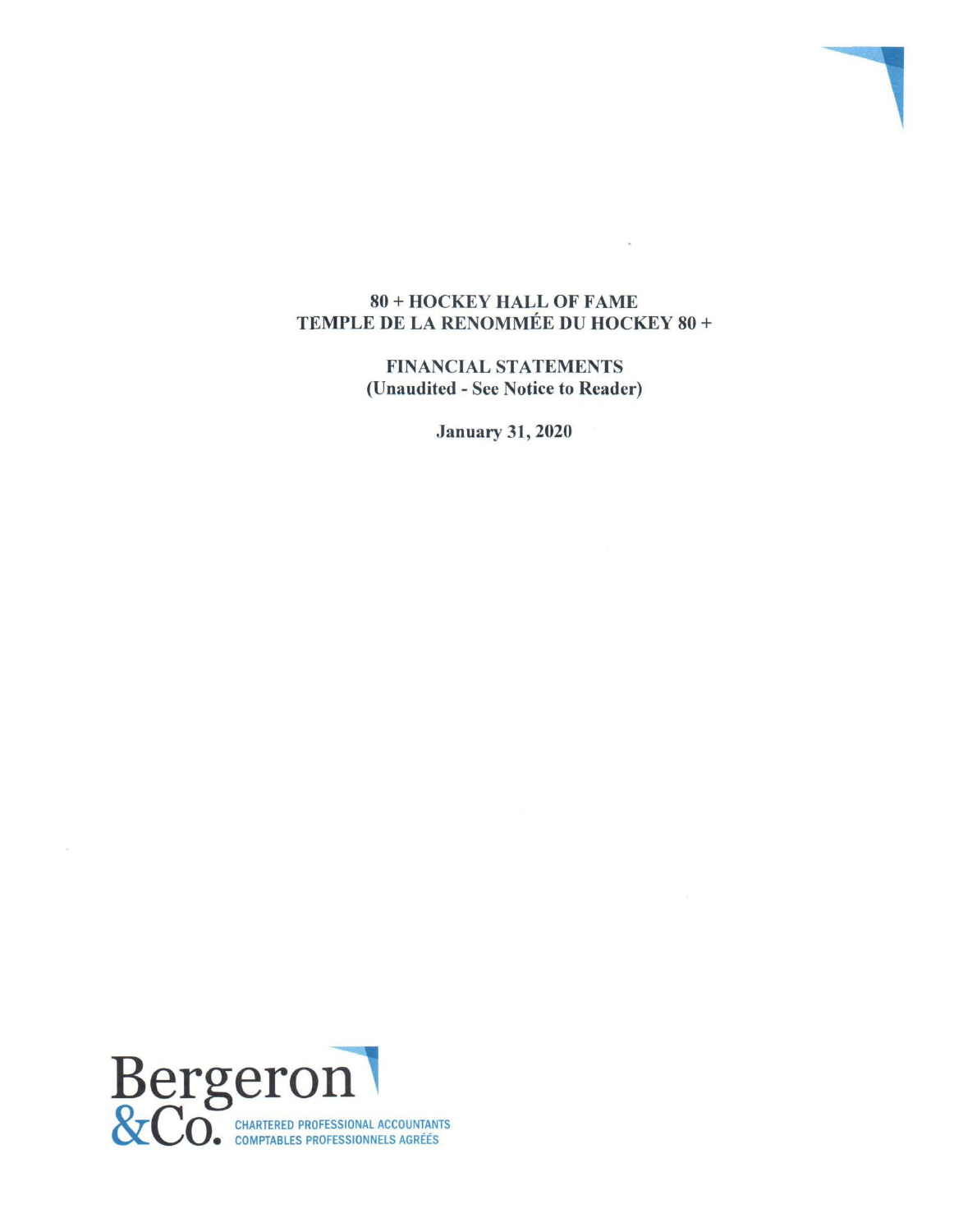## 80 + HOCKEY HALL OF FAME TEMPLE DE LA RENOMMÉE DU HOCKEY 80 +

FINANCIAL STATEMENTS **(Unaudited -** See Notice to Reader)

January 31, 2020

# INDEX

| Notice to Reader                                  |               |
|---------------------------------------------------|---------------|
| Statement of Operations and Changes in Net Assets | $\mathcal{D}$ |
| <b>Statement of Financial Position</b>            |               |

Page

# **Bergeron&Co.**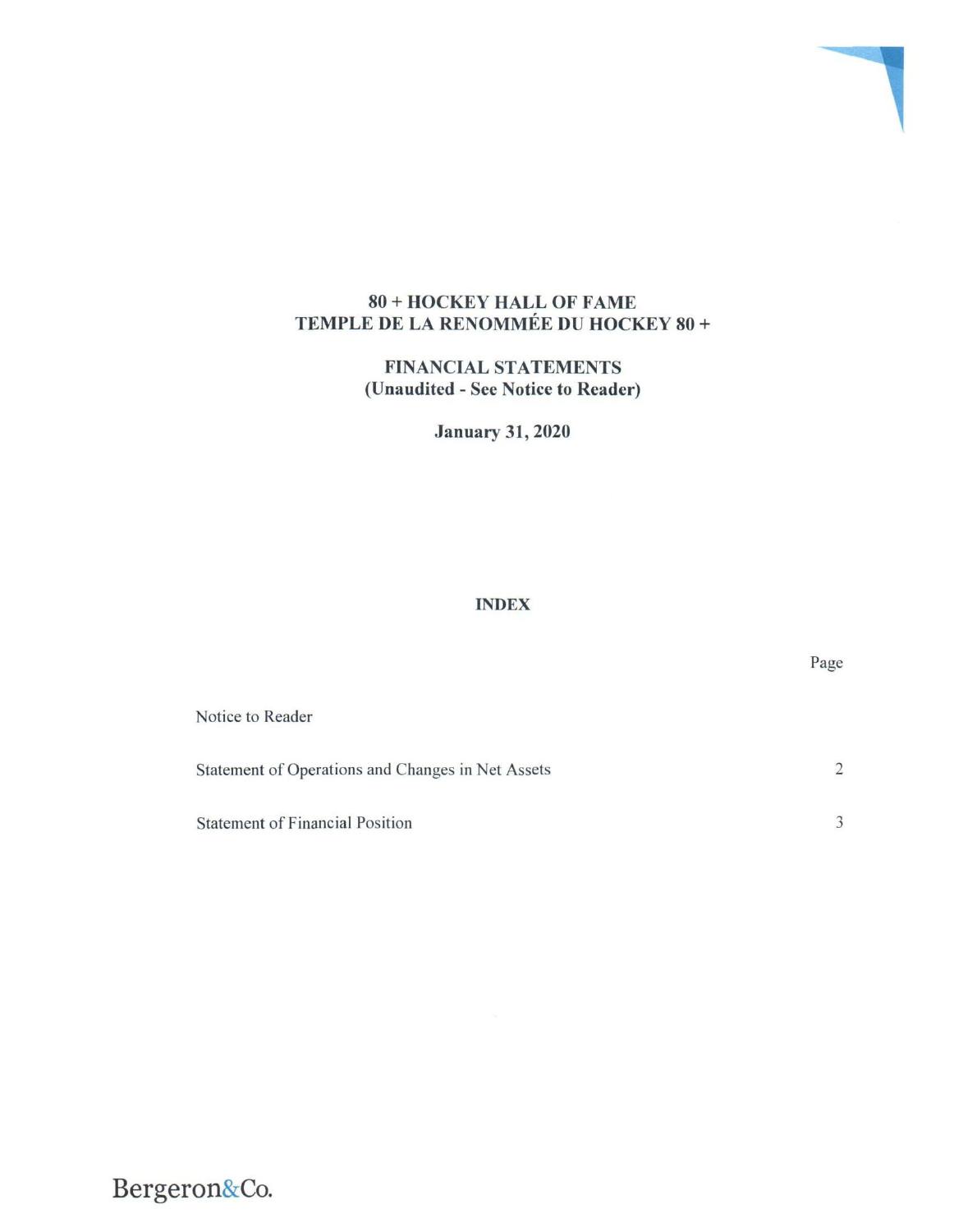

Mathieu Lepage CPA, CGA\* \* Professional Corporation

#### NOTICE TO READER

On the basis of information provided by management, we have compiled the statement of financial position of  $80 +$  Hockey Hall of Fame Temple de la renommée du hockey  $80 +$  as at January 31, 2020 and the statement of operations and changes in net assets for the year then ended.

We have not performed an audit or a review engagement in respect of these financial statements and, accordingly, we express no assurance thereon.

Readers are cautioned that these statements may not be appropriate for their purposes.

**Bergeron & Co. Chartered Professional Accountants** 

Edmonton, AB August 26, 2021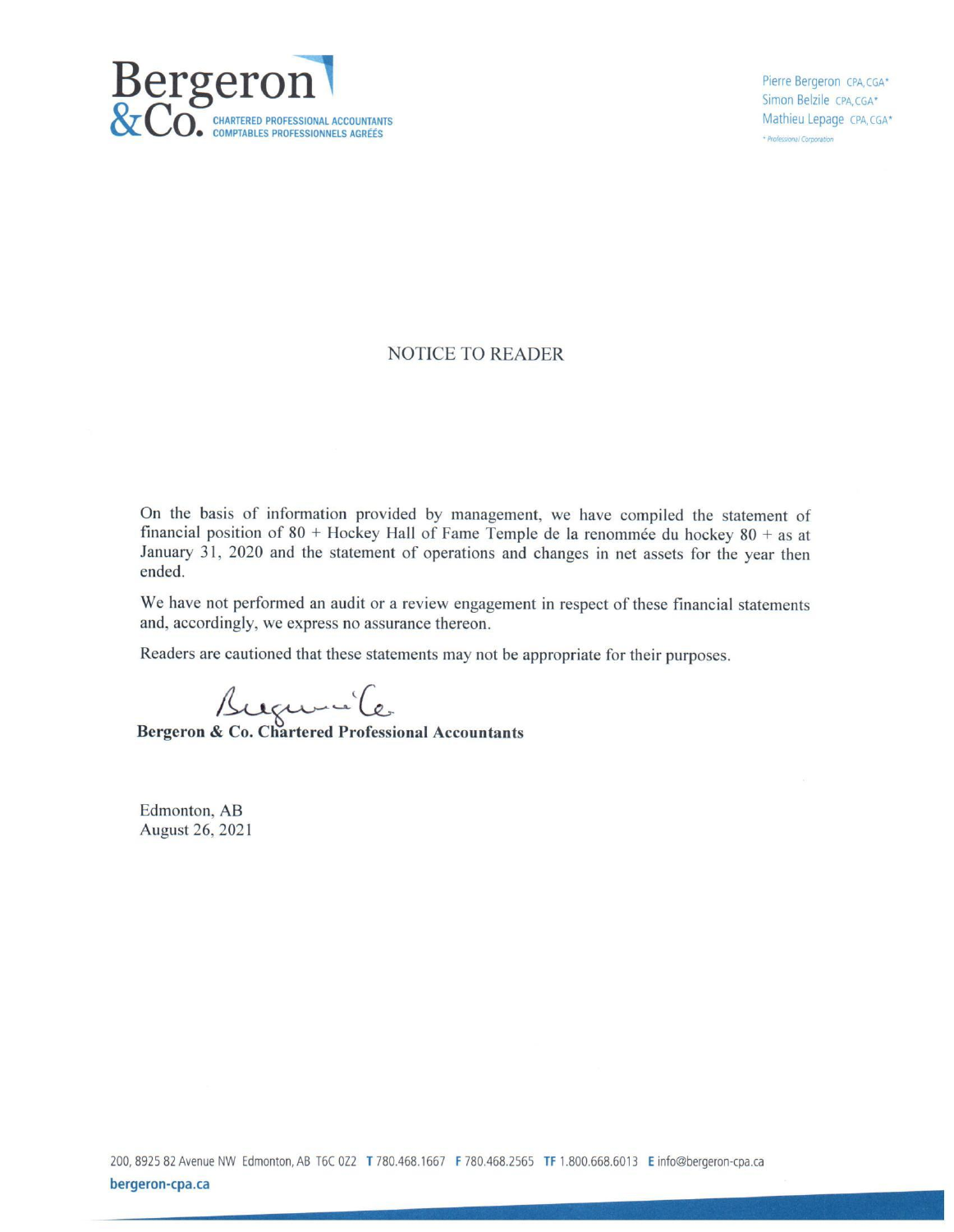### **80 + HOCKEY HALL OF FAME TEMPLE DE LA RENOMMÉE DU HOCKEY 80 + STATEMENT OF OPERATIONS AND CHANGES IN NET ASSETS (Unaudited - See Notice to Reader) For the year ended January 31, 2020**

|                                             | 2020 |        |                        |
|---------------------------------------------|------|--------|------------------------|
| <b>REVENUE</b>                              |      |        |                        |
| Fundraising                                 | \$   | 9,838  | $\mathbb{S}$<br>13,436 |
| Recovered expenses                          |      | 5,482  | 11,455                 |
| Corporate contributions                     |      | 5,128  | 7,550                  |
| Teams                                       |      | 4,057  | 7,475                  |
| Municipal                                   |      | 2,000  |                        |
| Individuals                                 |      | 628    | 1,121                  |
| Politicians                                 |      |        | 100                    |
| Donations                                   |      |        | 81                     |
|                                             |      | 27,133 | 41,218                 |
| <b>GENERAL AND ADMINISTRATIVE EXPENSES</b>  |      |        |                        |
| Hockey sweaters                             |      | 3,925  | 7,344                  |
| Banquet                                     |      | 3,343  | 7,628                  |
| Advertising and promotion                   |      | 2,708  | 2,317                  |
| Rentals                                     |      | 1,813  | 4,515                  |
| Printing                                    |      | 1,571  | 2,838                  |
| Professional fees                           |      | 900    | 1,000                  |
| Office and general                          |      | 791    | 1,344                  |
| Trophies                                    |      | 622    |                        |
| Conferences and meetings                    |      | 618    |                        |
| Insurance                                   |      | 406    | 531                    |
| Travel                                      |      | 192    | 2,266                  |
| Association                                 |      | 125    | 365                    |
| Promotional items                           |      | 66     | 2,505                  |
| Interest and bank charges                   |      | 55     | 54                     |
| Photography                                 |      |        | 87                     |
|                                             |      | 17,135 | 32,794                 |
| <b>EXCESS OF REVENUE OVER EXPENSES</b>      |      | 9,998  | 8,424                  |
| UNRESTRICTED NET ASSETS, beginning of       |      |        |                        |
| year                                        |      | 11,181 | 2,757                  |
| <b>UNRESTRICTED NET ASSETS, end of year</b> | S    | 21,179 | 11,181<br>S            |